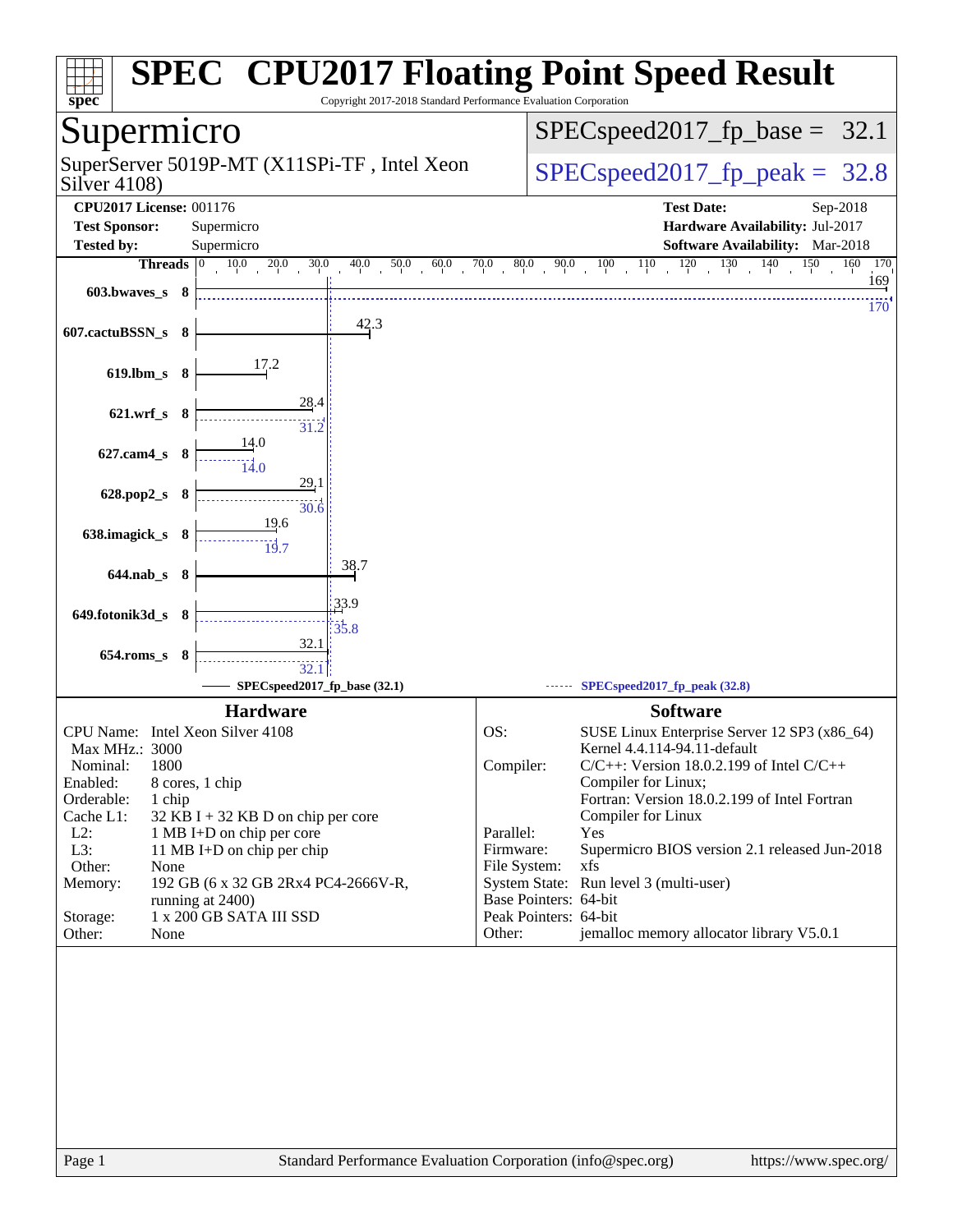

Copyright 2017-2018 Standard Performance Evaluation Corporation

## Supermicro

Silver 4108) SuperServer 5019P-MT (X11SPi-TF, Intel Xeon  $SPIEC speed2017$  fp\_peak = 32.8

 $SPECspeed2017_fp\_base = 32.1$ 

**[CPU2017 License:](http://www.spec.org/auto/cpu2017/Docs/result-fields.html#CPU2017License)** 001176 **[Test Date:](http://www.spec.org/auto/cpu2017/Docs/result-fields.html#TestDate)** Sep-2018 **[Test Sponsor:](http://www.spec.org/auto/cpu2017/Docs/result-fields.html#TestSponsor)** Supermicro **[Hardware Availability:](http://www.spec.org/auto/cpu2017/Docs/result-fields.html#HardwareAvailability)** Jul-2017 **[Tested by:](http://www.spec.org/auto/cpu2017/Docs/result-fields.html#Testedby)** Supermicro **[Software Availability:](http://www.spec.org/auto/cpu2017/Docs/result-fields.html#SoftwareAvailability)** Mar-2018

### **[Results Table](http://www.spec.org/auto/cpu2017/Docs/result-fields.html#ResultsTable)**

|                            | <b>Base</b>    |                |       |                |       |                |       | <b>Peak</b>    |                |              |                |              |                |              |
|----------------------------|----------------|----------------|-------|----------------|-------|----------------|-------|----------------|----------------|--------------|----------------|--------------|----------------|--------------|
| <b>Benchmark</b>           | <b>Threads</b> | <b>Seconds</b> | Ratio | <b>Seconds</b> | Ratio | <b>Seconds</b> | Ratio | <b>Threads</b> | <b>Seconds</b> | <b>Ratio</b> | <b>Seconds</b> | <b>Ratio</b> | <b>Seconds</b> | <b>Ratio</b> |
| 603.bwayes s               | 8              | 350            | 169   | 350            | 169   | 350            | 168   | 8              | 348            | 169          | 347            | 170          | 348            | <b>170</b>   |
| 607.cactuBSSN s            | 8              | 394            | 42.3  | 393            | 42.5  | 394            | 42.3  | 8              | 394            | 42.3         | 393            | 42.5         | 394            | 42.3         |
| $619.1$ bm s               | 8              | 303            | 17.3  | 304            | 17.2  | 304            | 17.2  | 8              | 303            | 17.3         | 304            | 17.2         | 304            | 17.2         |
| $621$ wrf s                | 8              | 466            | 28.4  | 464            | 28.5  | 465            | 28.4  | 8              | 424            | 31.2         | 424            | 31.2         | 425            | 31.1         |
| $627$ .cam4 s              | 8              | 633            | 14.0  | 634            | 14.0  | 634            | 14.0  | 8              | 631            | 14.1         | <u>631</u>     | 14.0         | 631            | 14.0         |
| $628.pop2_s$               | 8              | 408            | 29.1  | 408            | 29.1  | 410            | 29.0  | 8              | 388            | 30.6         | 388            | 30.6         | 388            | 30.6         |
| 638.imagick_s              | 8              | 736            | 19.6  | 736            | 19.6  | 736            | 19.6  | 8              | 735            | 19.6         | 733            | 19.7         | 733            | 19.7         |
| $644$ .nab s               | 8              | 451            | 38.7  | 451            | 38.7  | 450            | 38.8  | 8              | 451            | 38.7         | 451            | 38.7         | 450            | 38.8         |
| 649.fotonik3d s            | 8              | 269            | 33.8  | 256            | 35.6  | 269            | 33.9  | 8              | 255            | 35.8         | 255            | 35.8         | 254            | 35.9         |
| $654$ .roms_s              | 8              | 491            | 32.1  | 491            | 32.1  | 490            | 32.1  | 8              | 490            | 32.1         | <u>491</u>     | 32.1         | 491            | 32.0         |
| $SPECspeed2017_fp\_base =$ |                |                | 32.1  |                |       |                |       |                |                |              |                |              |                |              |

**[SPECspeed2017\\_fp\\_peak =](http://www.spec.org/auto/cpu2017/Docs/result-fields.html#SPECspeed2017fppeak) 32.8**

Results appear in the [order in which they were run.](http://www.spec.org/auto/cpu2017/Docs/result-fields.html#RunOrder) Bold underlined text [indicates a median measurement](http://www.spec.org/auto/cpu2017/Docs/result-fields.html#Median).

### **[Operating System Notes](http://www.spec.org/auto/cpu2017/Docs/result-fields.html#OperatingSystemNotes)**

Stack size set to unlimited using "ulimit -s unlimited"

## **[General Notes](http://www.spec.org/auto/cpu2017/Docs/result-fields.html#GeneralNotes)**

Environment variables set by runcpu before the start of the run: KMP\_AFFINITY = "granularity=fine,compact" LD\_LIBRARY\_PATH = "/home/cpu2017/lib/ia32:/home/cpu2017/lib/intel64:/home/cpu2017/je5.0.1-32:/home/cpu2017/je5.0.1-64" OMP\_STACKSIZE = "192M"

 Binaries compiled on a system with 1x Intel Core i7-6700K CPU + 32GB RAM memory using Redhat Enterprise Linux 7.5 Transparent Huge Pages enabled by default Prior to runcpu invocation Filesystem page cache synced and cleared with: sync; echo 3> /proc/sys/vm/drop\_caches

 Yes: The test sponsor attests, as of date of publication, that CVE-2017-5754 (Meltdown) is mitigated in the system as tested and documented. Yes: The test sponsor attests, as of date of publication, that CVE-2017-5753 (Spectre variant 1) is mitigated in the system as tested and documented. Yes: The test sponsor attests, as of date of publication, that CVE-2017-5715 (Spectre variant 2) is mitigated in the system as tested and documented. jemalloc, a general purpose malloc implementation built with the RedHat Enterprise 7.5, and the system compiler gcc 4.8.5 sources available from jemalloc.net or <https://github.com/jemalloc/jemalloc/releases>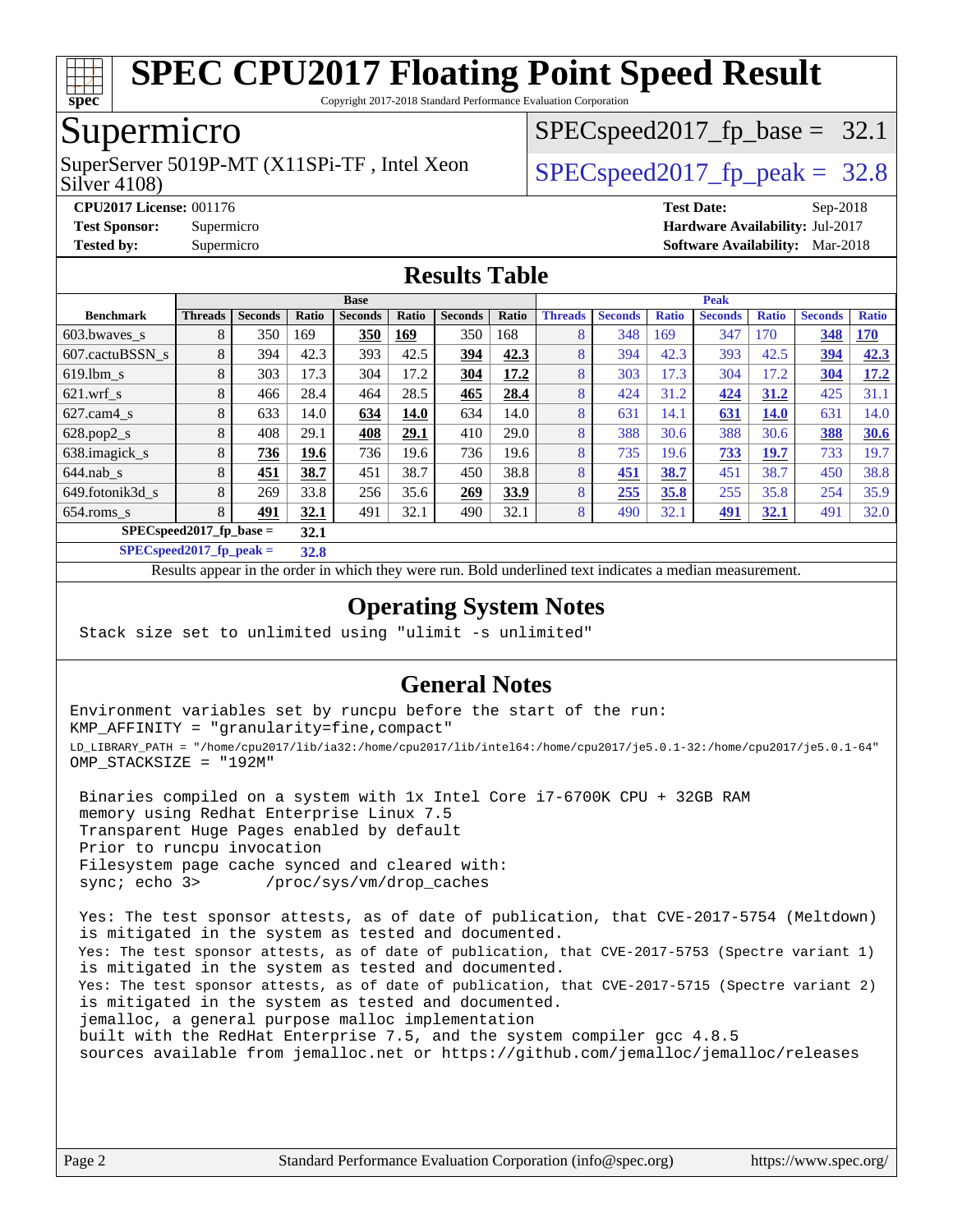

Copyright 2017-2018 Standard Performance Evaluation Corporation

## Supermicro

Silver 4108) SuperServer 5019P-MT  $(X11SPi-TF)$ , Intel Xeon  $\big|$  [SPECspeed2017\\_fp\\_peak =](http://www.spec.org/auto/cpu2017/Docs/result-fields.html#SPECspeed2017fppeak) 32.8

 $SPECspeed2017_fp\_base = 32.1$ 

**[CPU2017 License:](http://www.spec.org/auto/cpu2017/Docs/result-fields.html#CPU2017License)** 001176 **[Test Date:](http://www.spec.org/auto/cpu2017/Docs/result-fields.html#TestDate)** Sep-2018 **[Test Sponsor:](http://www.spec.org/auto/cpu2017/Docs/result-fields.html#TestSponsor)** Supermicro **[Hardware Availability:](http://www.spec.org/auto/cpu2017/Docs/result-fields.html#HardwareAvailability)** Jul-2017 **[Tested by:](http://www.spec.org/auto/cpu2017/Docs/result-fields.html#Testedby)** Supermicro **[Software Availability:](http://www.spec.org/auto/cpu2017/Docs/result-fields.html#SoftwareAvailability)** Mar-2018

### **[Platform Notes](http://www.spec.org/auto/cpu2017/Docs/result-fields.html#PlatformNotes)**

Page 3 Standard Performance Evaluation Corporation [\(info@spec.org\)](mailto:info@spec.org) <https://www.spec.org/> BIOS Settings: Hyper-Threading [ALL] = Disable LLC dead line alloc = Disable Patrol Scrub = Disable Sysinfo program /home/cpu2017/bin/sysinfo Rev: r5974 of 2018-05-19 9bcde8f2999c33d61f64985e45859ea9 running on linux-cyyj Wed Sep 12 20:57:12 2018 SUT (System Under Test) info as seen by some common utilities. For more information on this section, see <https://www.spec.org/cpu2017/Docs/config.html#sysinfo> From /proc/cpuinfo model name : Intel(R) Xeon(R) Silver 4108 CPU @ 1.80GHz 1 "physical id"s (chips) 8 "processors" cores, siblings (Caution: counting these is hw and system dependent. The following excerpts from /proc/cpuinfo might not be reliable. Use with caution.) cpu cores : 8 siblings : 8 physical 0: cores 0 1 2 3 4 5 6 7 From lscpu: Architecture: x86\_64 CPU op-mode(s): 32-bit, 64-bit Byte Order: Little Endian  $CPU(s):$  8 On-line CPU(s) list: 0-7 Thread(s) per core: 1 Core(s) per socket: 8 Socket(s): 1 NUMA node(s): 1 Vendor ID: GenuineIntel CPU family: 6 Model: 85 Model name: Intel(R) Xeon(R) Silver 4108 CPU @ 1.80GHz Stepping: 4 CPU MHz: 1800.011 BogoMIPS: 3600.02 Virtualization: VT-x L1d cache: 32K L1i cache: 32K L2 cache: 1024K<br>
L3 cache: 11264K  $L3$  cache: NUMA node0 CPU(s): 0-7 Flags: fpu vme de pse tsc msr pae mce cx8 apic sep mtrr pge mca cmov pat pse36 clflush dts acpi mmx fxsr sse sse2 ss ht tm pbe syscall nx pdpe1gb rdtscp **(Continued on next page)**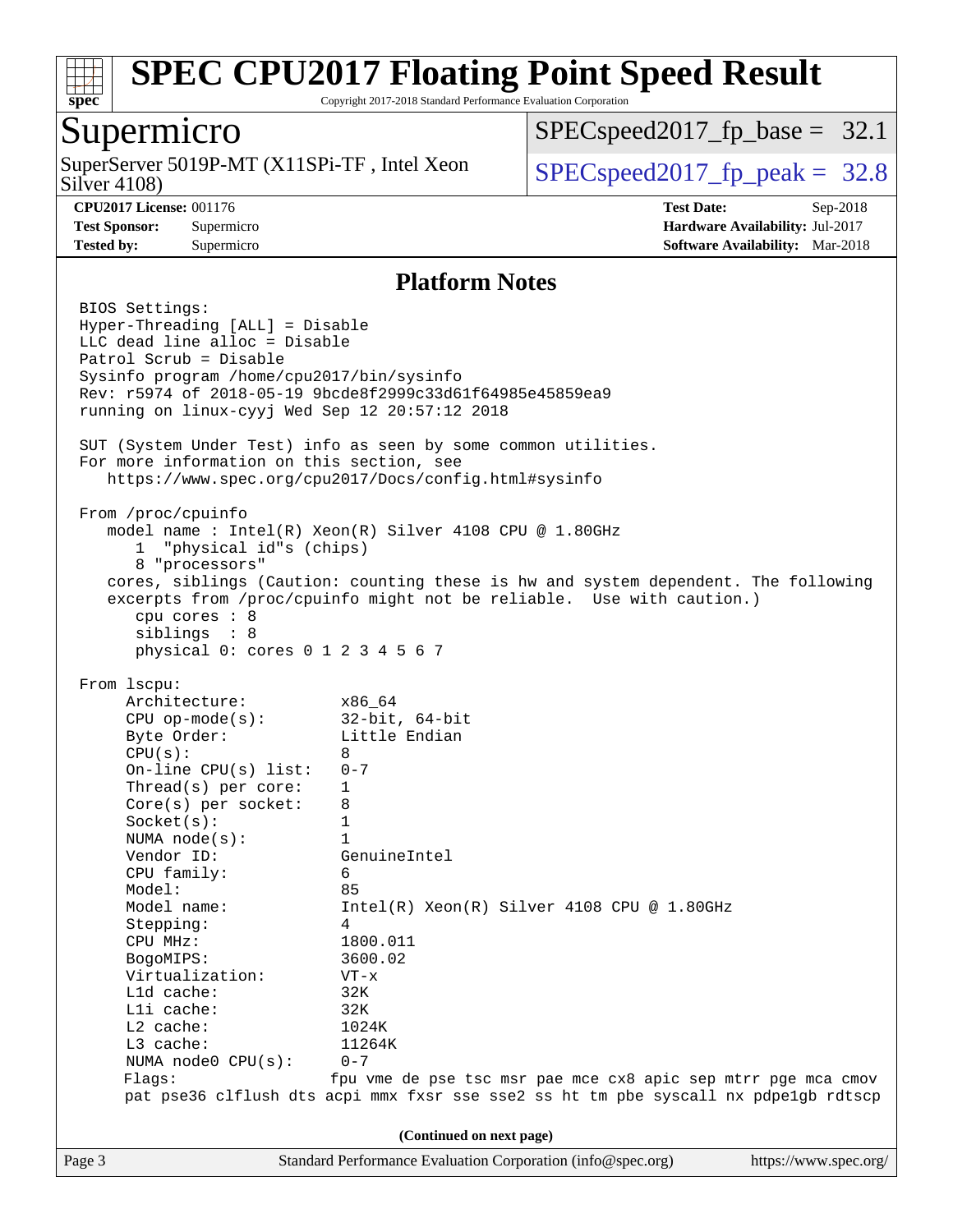

Copyright 2017-2018 Standard Performance Evaluation Corporation

## Supermicro

Silver 4108) SuperServer 5019P-MT (X11SPi-TF, Intel Xeon  $SPIEC speed2017$  fp\_peak = 32.8

 $SPECspeed2017_fp\_base = 32.1$ 

**[Tested by:](http://www.spec.org/auto/cpu2017/Docs/result-fields.html#Testedby)** Supermicro **[Software Availability:](http://www.spec.org/auto/cpu2017/Docs/result-fields.html#SoftwareAvailability)** Mar-2018

**[CPU2017 License:](http://www.spec.org/auto/cpu2017/Docs/result-fields.html#CPU2017License)** 001176 **[Test Date:](http://www.spec.org/auto/cpu2017/Docs/result-fields.html#TestDate)** Sep-2018 **[Test Sponsor:](http://www.spec.org/auto/cpu2017/Docs/result-fields.html#TestSponsor)** Supermicro **[Hardware Availability:](http://www.spec.org/auto/cpu2017/Docs/result-fields.html#HardwareAvailability)** Jul-2017

### **[Platform Notes \(Continued\)](http://www.spec.org/auto/cpu2017/Docs/result-fields.html#PlatformNotes)**

 lm constant\_tsc art arch\_perfmon pebs bts rep\_good nopl xtopology nonstop\_tsc aperfmperf eagerfpu pni pclmulqdq dtes64 monitor ds\_cpl vmx smx est tm2 ssse3 sdbg fma cx16 xtpr pdcm pcid dca sse4\_1 sse4\_2 x2apic movbe popcnt tsc\_deadline\_timer aes xsave avx f16c rdrand lahf\_lm abm 3dnowprefetch ida arat epb invpcid\_single pln pts dtherm hwp\_epp intel\_pt rsb\_ctxsw spec\_ctrl retpoline kaiser tpr\_shadow vnmi flexpriority ept vpid fsgsbase tsc\_adjust bmi1 hle avx2 smep bmi2 erms invpcid rtm cqm mpx avx512f avx512dq rdseed adx smap clflushopt clwb avx512cd avx512bw avx512vl xsaveopt xsavec xgetbv1 cqm\_llc cqm\_occup\_llc pku ospke /proc/cpuinfo cache data cache size : 11264 KB From numactl --hardware WARNING: a numactl 'node' might or might not correspond to a physical chip. available: 1 nodes (0) node 0 cpus: 0 1 2 3 4 5 6 7 node 0 size: 192079 MB node 0 free: 184362 MB node distances: node 0 0: 10 From /proc/meminfo MemTotal: 196689752 kB HugePages\_Total: 0 Hugepagesize: 2048 kB From /etc/\*release\* /etc/\*version\* SuSE-release: SUSE Linux Enterprise Server 12 (x86\_64) VERSION = 12 PATCHLEVEL = 3 # This file is deprecated and will be removed in a future service pack or release. # Please check /etc/os-release for details about this release. os-release: NAME="SLES" VERSION="12-SP3" VERSION\_ID="12.3" PRETTY\_NAME="SUSE Linux Enterprise Server 12 SP3" ID="sles" ANSI\_COLOR="0;32" CPE\_NAME="cpe:/o:suse:sles:12:sp3" uname -a: Linux linux-cyyj 4.4.114-94.11-default #1 SMP Thu Feb 1 19:28:26 UTC 2018 (4309ff9) x86\_64 x86\_64 x86\_64 GNU/Linux

**(Continued on next page)**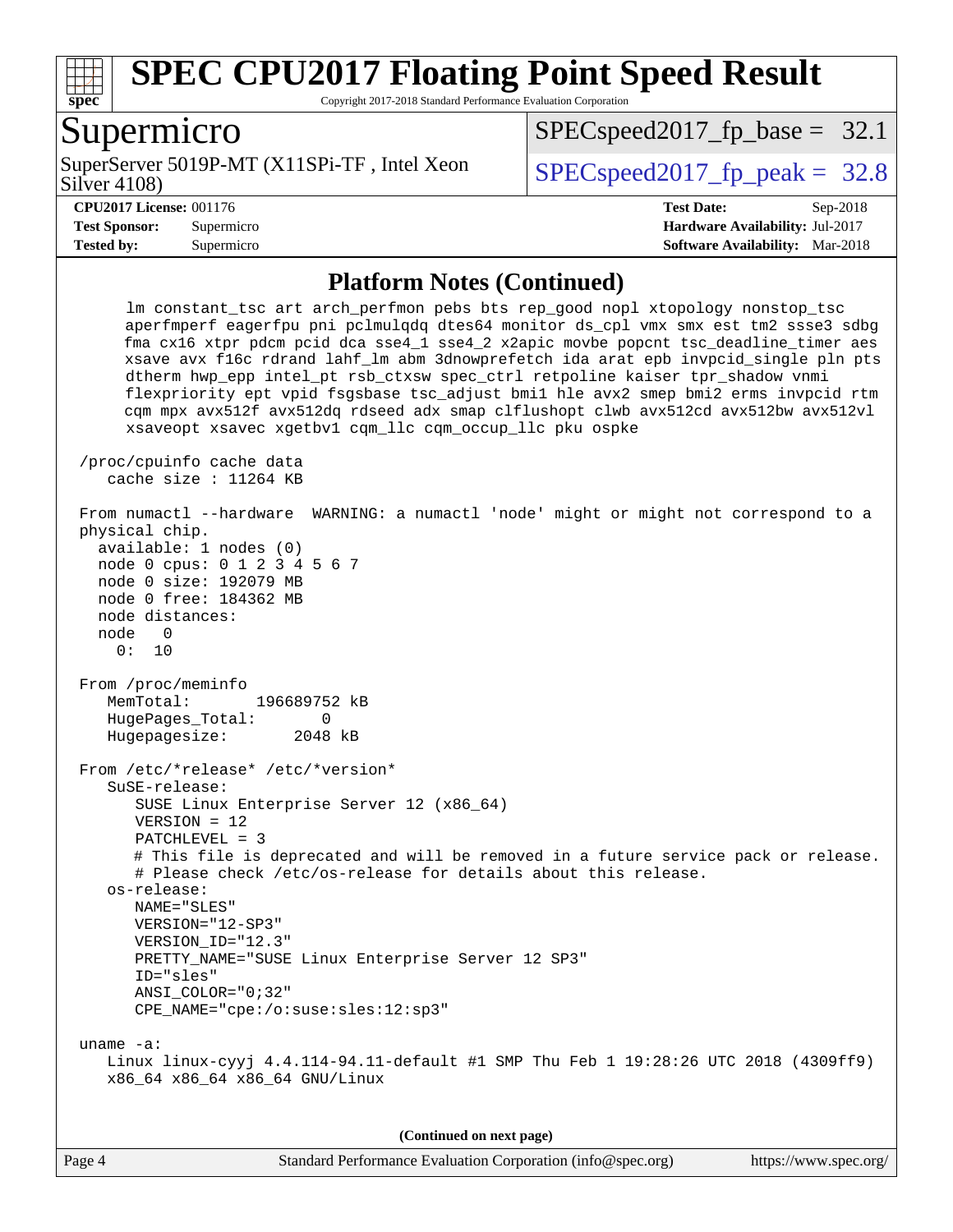

Copyright 2017-2018 Standard Performance Evaluation Corporation

## Supermicro

Silver 4108) SuperServer 5019P-MT  $(X11SPi-TF)$ , Intel Xeon  $\big|$  [SPECspeed2017\\_fp\\_peak =](http://www.spec.org/auto/cpu2017/Docs/result-fields.html#SPECspeed2017fppeak) 32.8

 $SPECspeed2017_fp\_base = 32.1$ 

**[CPU2017 License:](http://www.spec.org/auto/cpu2017/Docs/result-fields.html#CPU2017License)** 001176 **[Test Date:](http://www.spec.org/auto/cpu2017/Docs/result-fields.html#TestDate)** Sep-2018 **[Test Sponsor:](http://www.spec.org/auto/cpu2017/Docs/result-fields.html#TestSponsor)** Supermicro **[Hardware Availability:](http://www.spec.org/auto/cpu2017/Docs/result-fields.html#HardwareAvailability)** Jul-2017 **[Tested by:](http://www.spec.org/auto/cpu2017/Docs/result-fields.html#Testedby)** Supermicro **[Software Availability:](http://www.spec.org/auto/cpu2017/Docs/result-fields.html#SoftwareAvailability)** Mar-2018

### **[Platform Notes \(Continued\)](http://www.spec.org/auto/cpu2017/Docs/result-fields.html#PlatformNotes)**

Kernel self-reported vulnerability status:

 CVE-2017-5754 (Meltdown): Mitigation: PTI CVE-2017-5753 (Spectre variant 1): Mitigation: Barriers CVE-2017-5715 (Spectre variant 2): Mitigation: IBRS+IBPB

run-level 3 Sep 12 14:04

 SPEC is set to: /home/cpu2017 Filesystem Type Size Used Avail Use% Mounted on /dev/sda3 xfs 145G 10G 135G 7% /home

 Additional information from dmidecode follows. WARNING: Use caution when you interpret this section. The 'dmidecode' program reads system data which is "intended to allow hardware to be accurately determined", but the intent may not be met, as there are frequent changes to hardware, firmware, and the "DMTF SMBIOS" standard. BIOS American Megatrends Inc. 2.1 06/14/2018 Memory: 2x NO DIMM NO DIMM 6x Samsung M393A4K40BB2-CTD 32 GB 2 rank 2666, configured at 2400

(End of data from sysinfo program)

### **[Compiler Version Notes](http://www.spec.org/auto/cpu2017/Docs/result-fields.html#CompilerVersionNotes)**

| CC 619.1bm_s(base) 638.imagick_s(base, peak) 644.nab_s(base, peak)                           |  |  |  |  |  |
|----------------------------------------------------------------------------------------------|--|--|--|--|--|
| icc (ICC) 18.0.2 20180210                                                                    |  |  |  |  |  |
| Copyright (C) 1985-2018 Intel Corporation. All rights reserved.                              |  |  |  |  |  |
|                                                                                              |  |  |  |  |  |
|                                                                                              |  |  |  |  |  |
| $CC$ 619.1bm $s$ (peak)                                                                      |  |  |  |  |  |
| icc (ICC) 18.0.2 20180210                                                                    |  |  |  |  |  |
| Copyright (C) 1985-2018 Intel Corporation. All rights reserved.                              |  |  |  |  |  |
|                                                                                              |  |  |  |  |  |
|                                                                                              |  |  |  |  |  |
| FC 607.cactuBSSN s(base, peak)                                                               |  |  |  |  |  |
| icpc (ICC) 18.0.2 20180210                                                                   |  |  |  |  |  |
| Copyright (C) 1985-2018 Intel Corporation. All rights reserved.<br>icc (ICC) 18.0.2 20180210 |  |  |  |  |  |
| Copyright (C) 1985-2018 Intel Corporation. All rights reserved.                              |  |  |  |  |  |
|                                                                                              |  |  |  |  |  |
| (Continued on next page)                                                                     |  |  |  |  |  |

Page 5 Standard Performance Evaluation Corporation [\(info@spec.org\)](mailto:info@spec.org) <https://www.spec.org/>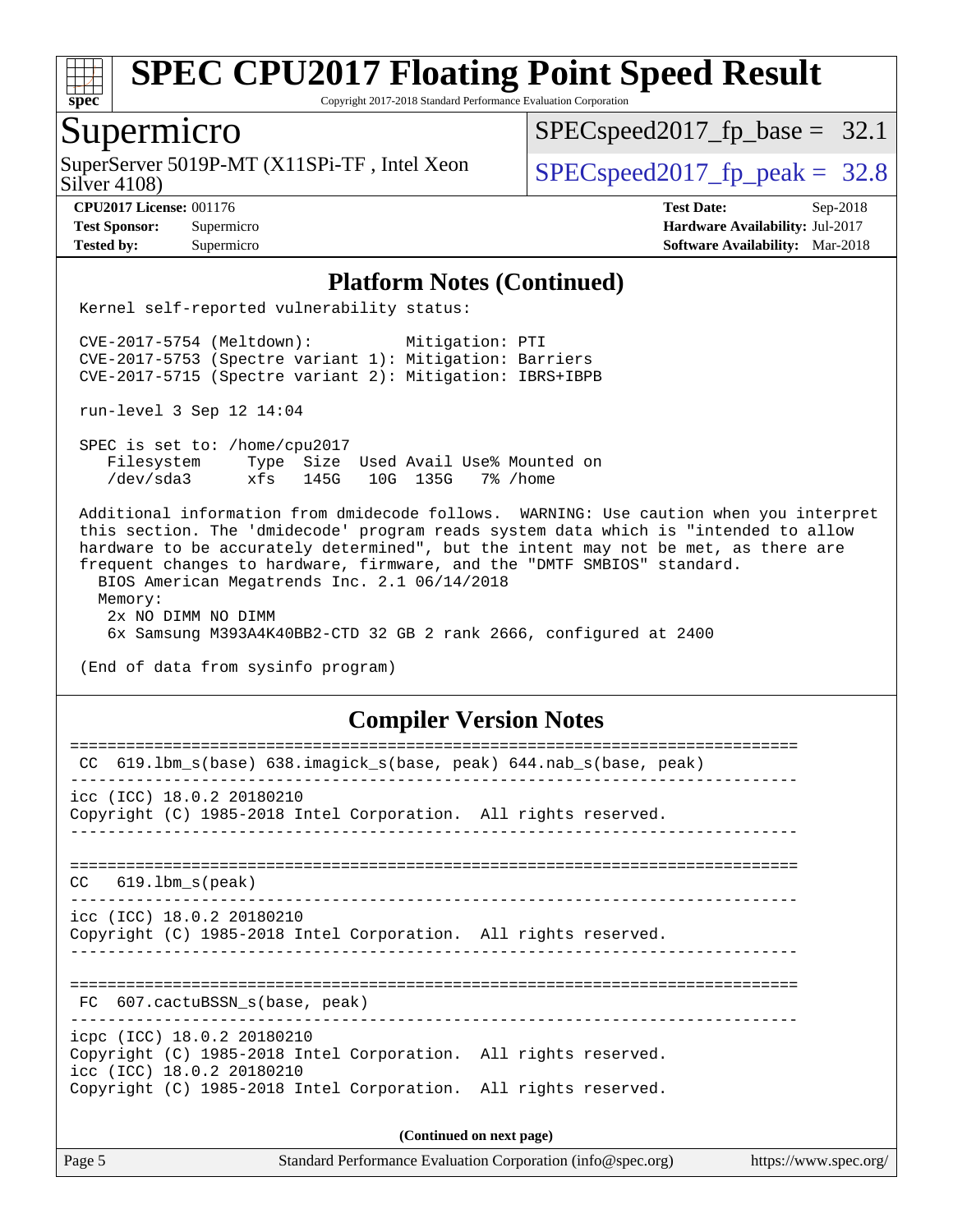

Copyright 2017-2018 Standard Performance Evaluation Corporation

## Supermicro

Silver 4108) SuperServer 5019P-MT  $(X11SPi-TF)$ , Intel Xeon  $Sily$ er 4108)  $SPEC speed2017<sub>fp</sub> peak = 32.8$ 

[SPECspeed2017\\_fp\\_base =](http://www.spec.org/auto/cpu2017/Docs/result-fields.html#SPECspeed2017fpbase) 32.1

**[CPU2017 License:](http://www.spec.org/auto/cpu2017/Docs/result-fields.html#CPU2017License)** 001176 **[Test Date:](http://www.spec.org/auto/cpu2017/Docs/result-fields.html#TestDate)** Sep-2018 **[Test Sponsor:](http://www.spec.org/auto/cpu2017/Docs/result-fields.html#TestSponsor)** Supermicro **[Hardware Availability:](http://www.spec.org/auto/cpu2017/Docs/result-fields.html#HardwareAvailability)** Jul-2017 **[Tested by:](http://www.spec.org/auto/cpu2017/Docs/result-fields.html#Testedby)** Supermicro **[Software Availability:](http://www.spec.org/auto/cpu2017/Docs/result-fields.html#SoftwareAvailability)** Mar-2018

### **[Compiler Version Notes \(Continued\)](http://www.spec.org/auto/cpu2017/Docs/result-fields.html#CompilerVersionNotes)**

| ifort (IFORT) 18.0.2 20180210<br>Copyright (C) 1985-2018 Intel Corporation. All rights reserved.                                                                                                 |
|--------------------------------------------------------------------------------------------------------------------------------------------------------------------------------------------------|
| 603.bwaves_s(base) 649.fotonik3d_s(base) 654.roms_s(base, peak)<br>FC                                                                                                                            |
| ifort (IFORT) 18.0.2 20180210<br>Copyright (C) 1985-2018 Intel Corporation. All rights reserved.                                                                                                 |
| $FC$ 603.bwaves_s(peak) 649.fotonik3d_s(peak)                                                                                                                                                    |
| ifort (IFORT) 18.0.2 20180210<br>Copyright (C) 1985-2018 Intel Corporation. All rights reserved.                                                                                                 |
| CC $621.wrf_s(base) 627.cam4_s(base, peak) 628.pop2_s(base)$                                                                                                                                     |
| ifort (IFORT) 18.0.2 20180210<br>Copyright (C) 1985-2018 Intel Corporation. All rights reserved.<br>icc (ICC) 18.0.2 20180210<br>Copyright (C) 1985-2018 Intel Corporation. All rights reserved. |
| $CC$ 621.wrf $s(\text{peak})$ 628.pop2 $s(\text{peak})$                                                                                                                                          |
| ifort (IFORT) 18.0.2 20180210<br>Copyright (C) 1985-2018 Intel Corporation. All rights reserved.<br>icc (ICC) 18.0.2 20180210<br>Copyright (C) 1985-2018 Intel Corporation. All rights reserved. |

## **[Base Compiler Invocation](http://www.spec.org/auto/cpu2017/Docs/result-fields.html#BaseCompilerInvocation)**

[C benchmarks](http://www.spec.org/auto/cpu2017/Docs/result-fields.html#Cbenchmarks): [icc -m64 -std=c11](http://www.spec.org/cpu2017/results/res2018q4/cpu2017-20181002-09038.flags.html#user_CCbase_intel_icc_64bit_c11_33ee0cdaae7deeeab2a9725423ba97205ce30f63b9926c2519791662299b76a0318f32ddfffdc46587804de3178b4f9328c46fa7c2b0cd779d7a61945c91cd35)

[Fortran benchmarks](http://www.spec.org/auto/cpu2017/Docs/result-fields.html#Fortranbenchmarks): [ifort -m64](http://www.spec.org/cpu2017/results/res2018q4/cpu2017-20181002-09038.flags.html#user_FCbase_intel_ifort_64bit_24f2bb282fbaeffd6157abe4f878425411749daecae9a33200eee2bee2fe76f3b89351d69a8130dd5949958ce389cf37ff59a95e7a40d588e8d3a57e0c3fd751)

[Benchmarks using both Fortran and C](http://www.spec.org/auto/cpu2017/Docs/result-fields.html#BenchmarksusingbothFortranandC): [ifort -m64](http://www.spec.org/cpu2017/results/res2018q4/cpu2017-20181002-09038.flags.html#user_CC_FCbase_intel_ifort_64bit_24f2bb282fbaeffd6157abe4f878425411749daecae9a33200eee2bee2fe76f3b89351d69a8130dd5949958ce389cf37ff59a95e7a40d588e8d3a57e0c3fd751) [icc -m64 -std=c11](http://www.spec.org/cpu2017/results/res2018q4/cpu2017-20181002-09038.flags.html#user_CC_FCbase_intel_icc_64bit_c11_33ee0cdaae7deeeab2a9725423ba97205ce30f63b9926c2519791662299b76a0318f32ddfffdc46587804de3178b4f9328c46fa7c2b0cd779d7a61945c91cd35)

**(Continued on next page)**

Page 6 Standard Performance Evaluation Corporation [\(info@spec.org\)](mailto:info@spec.org) <https://www.spec.org/>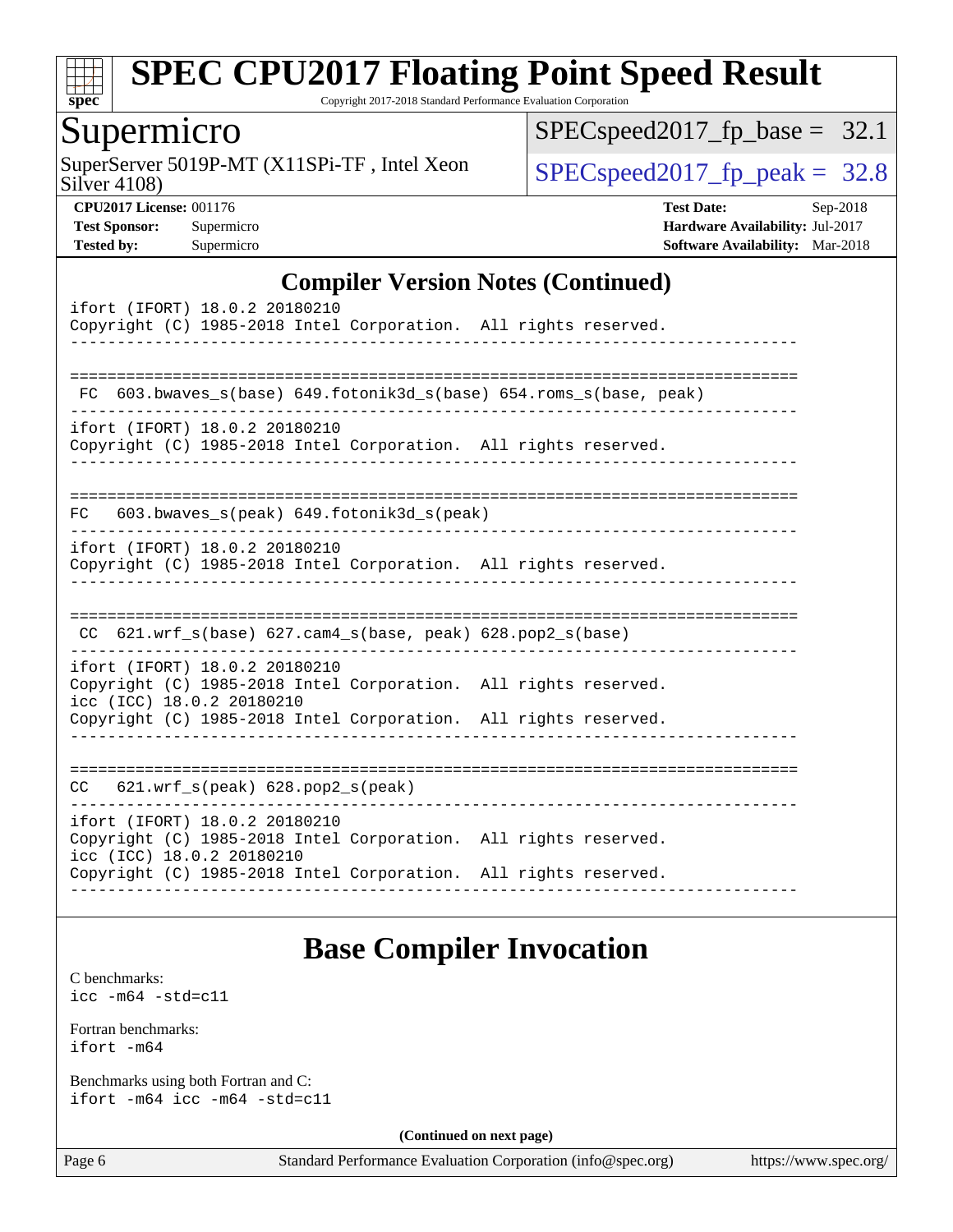

Copyright 2017-2018 Standard Performance Evaluation Corporation

## Supermicro

Silver 4108) SuperServer 5019P-MT (X11SPi-TF, Intel Xeon  $SPIEC speed2017$  fp\_peak = 32.8

 $SPECspeed2017_fp\_base = 32.1$ 

**[CPU2017 License:](http://www.spec.org/auto/cpu2017/Docs/result-fields.html#CPU2017License)** 001176 **[Test Date:](http://www.spec.org/auto/cpu2017/Docs/result-fields.html#TestDate)** Sep-2018 **[Test Sponsor:](http://www.spec.org/auto/cpu2017/Docs/result-fields.html#TestSponsor)** Supermicro **[Hardware Availability:](http://www.spec.org/auto/cpu2017/Docs/result-fields.html#HardwareAvailability)** Jul-2017 **[Tested by:](http://www.spec.org/auto/cpu2017/Docs/result-fields.html#Testedby)** Supermicro **[Software Availability:](http://www.spec.org/auto/cpu2017/Docs/result-fields.html#SoftwareAvailability)** Mar-2018

## **[Base Compiler Invocation \(Continued\)](http://www.spec.org/auto/cpu2017/Docs/result-fields.html#BaseCompilerInvocation)**

[Benchmarks using Fortran, C, and C++:](http://www.spec.org/auto/cpu2017/Docs/result-fields.html#BenchmarksusingFortranCandCXX) [icpc -m64](http://www.spec.org/cpu2017/results/res2018q4/cpu2017-20181002-09038.flags.html#user_CC_CXX_FCbase_intel_icpc_64bit_4ecb2543ae3f1412ef961e0650ca070fec7b7afdcd6ed48761b84423119d1bf6bdf5cad15b44d48e7256388bc77273b966e5eb805aefd121eb22e9299b2ec9d9) [icc -m64 -std=c11](http://www.spec.org/cpu2017/results/res2018q4/cpu2017-20181002-09038.flags.html#user_CC_CXX_FCbase_intel_icc_64bit_c11_33ee0cdaae7deeeab2a9725423ba97205ce30f63b9926c2519791662299b76a0318f32ddfffdc46587804de3178b4f9328c46fa7c2b0cd779d7a61945c91cd35) [ifort -m64](http://www.spec.org/cpu2017/results/res2018q4/cpu2017-20181002-09038.flags.html#user_CC_CXX_FCbase_intel_ifort_64bit_24f2bb282fbaeffd6157abe4f878425411749daecae9a33200eee2bee2fe76f3b89351d69a8130dd5949958ce389cf37ff59a95e7a40d588e8d3a57e0c3fd751)

## **[Base Portability Flags](http://www.spec.org/auto/cpu2017/Docs/result-fields.html#BasePortabilityFlags)**

 603.bwaves\_s: [-DSPEC\\_LP64](http://www.spec.org/cpu2017/results/res2018q4/cpu2017-20181002-09038.flags.html#suite_basePORTABILITY603_bwaves_s_DSPEC_LP64) 607.cactuBSSN\_s: [-DSPEC\\_LP64](http://www.spec.org/cpu2017/results/res2018q4/cpu2017-20181002-09038.flags.html#suite_basePORTABILITY607_cactuBSSN_s_DSPEC_LP64) 619.lbm\_s: [-DSPEC\\_LP64](http://www.spec.org/cpu2017/results/res2018q4/cpu2017-20181002-09038.flags.html#suite_basePORTABILITY619_lbm_s_DSPEC_LP64) 621.wrf\_s: [-DSPEC\\_LP64](http://www.spec.org/cpu2017/results/res2018q4/cpu2017-20181002-09038.flags.html#suite_basePORTABILITY621_wrf_s_DSPEC_LP64) [-DSPEC\\_CASE\\_FLAG](http://www.spec.org/cpu2017/results/res2018q4/cpu2017-20181002-09038.flags.html#b621.wrf_s_baseCPORTABILITY_DSPEC_CASE_FLAG) [-convert big\\_endian](http://www.spec.org/cpu2017/results/res2018q4/cpu2017-20181002-09038.flags.html#user_baseFPORTABILITY621_wrf_s_convert_big_endian_c3194028bc08c63ac5d04de18c48ce6d347e4e562e8892b8bdbdc0214820426deb8554edfa529a3fb25a586e65a3d812c835984020483e7e73212c4d31a38223) 627.cam4\_s: [-DSPEC\\_LP64](http://www.spec.org/cpu2017/results/res2018q4/cpu2017-20181002-09038.flags.html#suite_basePORTABILITY627_cam4_s_DSPEC_LP64) [-DSPEC\\_CASE\\_FLAG](http://www.spec.org/cpu2017/results/res2018q4/cpu2017-20181002-09038.flags.html#b627.cam4_s_baseCPORTABILITY_DSPEC_CASE_FLAG) 628.pop2\_s: [-DSPEC\\_LP64](http://www.spec.org/cpu2017/results/res2018q4/cpu2017-20181002-09038.flags.html#suite_basePORTABILITY628_pop2_s_DSPEC_LP64) [-DSPEC\\_CASE\\_FLAG](http://www.spec.org/cpu2017/results/res2018q4/cpu2017-20181002-09038.flags.html#b628.pop2_s_baseCPORTABILITY_DSPEC_CASE_FLAG) [-convert big\\_endian](http://www.spec.org/cpu2017/results/res2018q4/cpu2017-20181002-09038.flags.html#user_baseFPORTABILITY628_pop2_s_convert_big_endian_c3194028bc08c63ac5d04de18c48ce6d347e4e562e8892b8bdbdc0214820426deb8554edfa529a3fb25a586e65a3d812c835984020483e7e73212c4d31a38223) [-assume byterecl](http://www.spec.org/cpu2017/results/res2018q4/cpu2017-20181002-09038.flags.html#user_baseFPORTABILITY628_pop2_s_assume_byterecl_7e47d18b9513cf18525430bbf0f2177aa9bf368bc7a059c09b2c06a34b53bd3447c950d3f8d6c70e3faf3a05c8557d66a5798b567902e8849adc142926523472) 638.imagick\_s: [-DSPEC\\_LP64](http://www.spec.org/cpu2017/results/res2018q4/cpu2017-20181002-09038.flags.html#suite_basePORTABILITY638_imagick_s_DSPEC_LP64) 644.nab\_s: [-DSPEC\\_LP64](http://www.spec.org/cpu2017/results/res2018q4/cpu2017-20181002-09038.flags.html#suite_basePORTABILITY644_nab_s_DSPEC_LP64) 649.fotonik3d\_s: [-DSPEC\\_LP64](http://www.spec.org/cpu2017/results/res2018q4/cpu2017-20181002-09038.flags.html#suite_basePORTABILITY649_fotonik3d_s_DSPEC_LP64) 654.roms\_s: [-DSPEC\\_LP64](http://www.spec.org/cpu2017/results/res2018q4/cpu2017-20181002-09038.flags.html#suite_basePORTABILITY654_roms_s_DSPEC_LP64)

## **[Base Optimization Flags](http://www.spec.org/auto/cpu2017/Docs/result-fields.html#BaseOptimizationFlags)**

### [C benchmarks](http://www.spec.org/auto/cpu2017/Docs/result-fields.html#Cbenchmarks):

[-Wl,-z,muldefs](http://www.spec.org/cpu2017/results/res2018q4/cpu2017-20181002-09038.flags.html#user_CCbase_link_force_multiple1_b4cbdb97b34bdee9ceefcfe54f4c8ea74255f0b02a4b23e853cdb0e18eb4525ac79b5a88067c842dd0ee6996c24547a27a4b99331201badda8798ef8a743f577) [-xCORE-AVX512](http://www.spec.org/cpu2017/results/res2018q4/cpu2017-20181002-09038.flags.html#user_CCbase_f-xCORE-AVX512) [-ipo](http://www.spec.org/cpu2017/results/res2018q4/cpu2017-20181002-09038.flags.html#user_CCbase_f-ipo) [-O3](http://www.spec.org/cpu2017/results/res2018q4/cpu2017-20181002-09038.flags.html#user_CCbase_f-O3) [-no-prec-div](http://www.spec.org/cpu2017/results/res2018q4/cpu2017-20181002-09038.flags.html#user_CCbase_f-no-prec-div) [-qopt-prefetch](http://www.spec.org/cpu2017/results/res2018q4/cpu2017-20181002-09038.flags.html#user_CCbase_f-qopt-prefetch) [-ffinite-math-only](http://www.spec.org/cpu2017/results/res2018q4/cpu2017-20181002-09038.flags.html#user_CCbase_f_finite_math_only_cb91587bd2077682c4b38af759c288ed7c732db004271a9512da14a4f8007909a5f1427ecbf1a0fb78ff2a814402c6114ac565ca162485bbcae155b5e4258871) [-qopt-mem-layout-trans=3](http://www.spec.org/cpu2017/results/res2018q4/cpu2017-20181002-09038.flags.html#user_CCbase_f-qopt-mem-layout-trans_de80db37974c74b1f0e20d883f0b675c88c3b01e9d123adea9b28688d64333345fb62bc4a798493513fdb68f60282f9a726aa07f478b2f7113531aecce732043) [-qopenmp](http://www.spec.org/cpu2017/results/res2018q4/cpu2017-20181002-09038.flags.html#user_CCbase_qopenmp_16be0c44f24f464004c6784a7acb94aca937f053568ce72f94b139a11c7c168634a55f6653758ddd83bcf7b8463e8028bb0b48b77bcddc6b78d5d95bb1df2967) [-DSPEC\\_OPENMP](http://www.spec.org/cpu2017/results/res2018q4/cpu2017-20181002-09038.flags.html#suite_CCbase_DSPEC_OPENMP) [-L/usr/local/je5.0.1-64/lib](http://www.spec.org/cpu2017/results/res2018q4/cpu2017-20181002-09038.flags.html#user_CCbase_jemalloc_link_path64_4b10a636b7bce113509b17f3bd0d6226c5fb2346b9178c2d0232c14f04ab830f976640479e5c33dc2bcbbdad86ecfb6634cbbd4418746f06f368b512fced5394) [-ljemalloc](http://www.spec.org/cpu2017/results/res2018q4/cpu2017-20181002-09038.flags.html#user_CCbase_jemalloc_link_lib_d1249b907c500fa1c0672f44f562e3d0f79738ae9e3c4a9c376d49f265a04b9c99b167ecedbf6711b3085be911c67ff61f150a17b3472be731631ba4d0471706)

### [Fortran benchmarks](http://www.spec.org/auto/cpu2017/Docs/result-fields.html#Fortranbenchmarks):

[-Wl,-z,muldefs](http://www.spec.org/cpu2017/results/res2018q4/cpu2017-20181002-09038.flags.html#user_FCbase_link_force_multiple1_b4cbdb97b34bdee9ceefcfe54f4c8ea74255f0b02a4b23e853cdb0e18eb4525ac79b5a88067c842dd0ee6996c24547a27a4b99331201badda8798ef8a743f577) [-DSPEC\\_OPENMP](http://www.spec.org/cpu2017/results/res2018q4/cpu2017-20181002-09038.flags.html#suite_FCbase_DSPEC_OPENMP) [-xCORE-AVX512](http://www.spec.org/cpu2017/results/res2018q4/cpu2017-20181002-09038.flags.html#user_FCbase_f-xCORE-AVX512) [-ipo](http://www.spec.org/cpu2017/results/res2018q4/cpu2017-20181002-09038.flags.html#user_FCbase_f-ipo) [-O3](http://www.spec.org/cpu2017/results/res2018q4/cpu2017-20181002-09038.flags.html#user_FCbase_f-O3) [-no-prec-div](http://www.spec.org/cpu2017/results/res2018q4/cpu2017-20181002-09038.flags.html#user_FCbase_f-no-prec-div) [-qopt-prefetch](http://www.spec.org/cpu2017/results/res2018q4/cpu2017-20181002-09038.flags.html#user_FCbase_f-qopt-prefetch) [-ffinite-math-only](http://www.spec.org/cpu2017/results/res2018q4/cpu2017-20181002-09038.flags.html#user_FCbase_f_finite_math_only_cb91587bd2077682c4b38af759c288ed7c732db004271a9512da14a4f8007909a5f1427ecbf1a0fb78ff2a814402c6114ac565ca162485bbcae155b5e4258871) [-qopt-mem-layout-trans=3](http://www.spec.org/cpu2017/results/res2018q4/cpu2017-20181002-09038.flags.html#user_FCbase_f-qopt-mem-layout-trans_de80db37974c74b1f0e20d883f0b675c88c3b01e9d123adea9b28688d64333345fb62bc4a798493513fdb68f60282f9a726aa07f478b2f7113531aecce732043) [-qopenmp](http://www.spec.org/cpu2017/results/res2018q4/cpu2017-20181002-09038.flags.html#user_FCbase_qopenmp_16be0c44f24f464004c6784a7acb94aca937f053568ce72f94b139a11c7c168634a55f6653758ddd83bcf7b8463e8028bb0b48b77bcddc6b78d5d95bb1df2967) [-nostandard-realloc-lhs](http://www.spec.org/cpu2017/results/res2018q4/cpu2017-20181002-09038.flags.html#user_FCbase_f_2003_std_realloc_82b4557e90729c0f113870c07e44d33d6f5a304b4f63d4c15d2d0f1fab99f5daaed73bdb9275d9ae411527f28b936061aa8b9c8f2d63842963b95c9dd6426b8a) [-L/usr/local/je5.0.1-64/lib](http://www.spec.org/cpu2017/results/res2018q4/cpu2017-20181002-09038.flags.html#user_FCbase_jemalloc_link_path64_4b10a636b7bce113509b17f3bd0d6226c5fb2346b9178c2d0232c14f04ab830f976640479e5c33dc2bcbbdad86ecfb6634cbbd4418746f06f368b512fced5394) [-ljemalloc](http://www.spec.org/cpu2017/results/res2018q4/cpu2017-20181002-09038.flags.html#user_FCbase_jemalloc_link_lib_d1249b907c500fa1c0672f44f562e3d0f79738ae9e3c4a9c376d49f265a04b9c99b167ecedbf6711b3085be911c67ff61f150a17b3472be731631ba4d0471706)

### [Benchmarks using both Fortran and C](http://www.spec.org/auto/cpu2017/Docs/result-fields.html#BenchmarksusingbothFortranandC):

[-Wl,-z,muldefs](http://www.spec.org/cpu2017/results/res2018q4/cpu2017-20181002-09038.flags.html#user_CC_FCbase_link_force_multiple1_b4cbdb97b34bdee9ceefcfe54f4c8ea74255f0b02a4b23e853cdb0e18eb4525ac79b5a88067c842dd0ee6996c24547a27a4b99331201badda8798ef8a743f577) [-xCORE-AVX512](http://www.spec.org/cpu2017/results/res2018q4/cpu2017-20181002-09038.flags.html#user_CC_FCbase_f-xCORE-AVX512) [-ipo](http://www.spec.org/cpu2017/results/res2018q4/cpu2017-20181002-09038.flags.html#user_CC_FCbase_f-ipo) [-O3](http://www.spec.org/cpu2017/results/res2018q4/cpu2017-20181002-09038.flags.html#user_CC_FCbase_f-O3) [-no-prec-div](http://www.spec.org/cpu2017/results/res2018q4/cpu2017-20181002-09038.flags.html#user_CC_FCbase_f-no-prec-div) [-qopt-prefetch](http://www.spec.org/cpu2017/results/res2018q4/cpu2017-20181002-09038.flags.html#user_CC_FCbase_f-qopt-prefetch) [-ffinite-math-only](http://www.spec.org/cpu2017/results/res2018q4/cpu2017-20181002-09038.flags.html#user_CC_FCbase_f_finite_math_only_cb91587bd2077682c4b38af759c288ed7c732db004271a9512da14a4f8007909a5f1427ecbf1a0fb78ff2a814402c6114ac565ca162485bbcae155b5e4258871) [-qopt-mem-layout-trans=3](http://www.spec.org/cpu2017/results/res2018q4/cpu2017-20181002-09038.flags.html#user_CC_FCbase_f-qopt-mem-layout-trans_de80db37974c74b1f0e20d883f0b675c88c3b01e9d123adea9b28688d64333345fb62bc4a798493513fdb68f60282f9a726aa07f478b2f7113531aecce732043) [-qopenmp](http://www.spec.org/cpu2017/results/res2018q4/cpu2017-20181002-09038.flags.html#user_CC_FCbase_qopenmp_16be0c44f24f464004c6784a7acb94aca937f053568ce72f94b139a11c7c168634a55f6653758ddd83bcf7b8463e8028bb0b48b77bcddc6b78d5d95bb1df2967) [-DSPEC\\_OPENMP](http://www.spec.org/cpu2017/results/res2018q4/cpu2017-20181002-09038.flags.html#suite_CC_FCbase_DSPEC_OPENMP) [-nostandard-realloc-lhs](http://www.spec.org/cpu2017/results/res2018q4/cpu2017-20181002-09038.flags.html#user_CC_FCbase_f_2003_std_realloc_82b4557e90729c0f113870c07e44d33d6f5a304b4f63d4c15d2d0f1fab99f5daaed73bdb9275d9ae411527f28b936061aa8b9c8f2d63842963b95c9dd6426b8a) [-L/usr/local/je5.0.1-64/lib](http://www.spec.org/cpu2017/results/res2018q4/cpu2017-20181002-09038.flags.html#user_CC_FCbase_jemalloc_link_path64_4b10a636b7bce113509b17f3bd0d6226c5fb2346b9178c2d0232c14f04ab830f976640479e5c33dc2bcbbdad86ecfb6634cbbd4418746f06f368b512fced5394) [-ljemalloc](http://www.spec.org/cpu2017/results/res2018q4/cpu2017-20181002-09038.flags.html#user_CC_FCbase_jemalloc_link_lib_d1249b907c500fa1c0672f44f562e3d0f79738ae9e3c4a9c376d49f265a04b9c99b167ecedbf6711b3085be911c67ff61f150a17b3472be731631ba4d0471706)

#### [Benchmarks using Fortran, C, and C++:](http://www.spec.org/auto/cpu2017/Docs/result-fields.html#BenchmarksusingFortranCandCXX)

```
-Wl,-z,muldefs -xCORE-AVX512 -ipo -O3 -no-prec-div -qopt-prefetch
-ffinite-math-only -qopt-mem-layout-trans=3 -qopenmp -DSPEC_OPENMP
-nostandard-realloc-lhs -L/usr/local/je5.0.1-64/lib -ljemalloc
```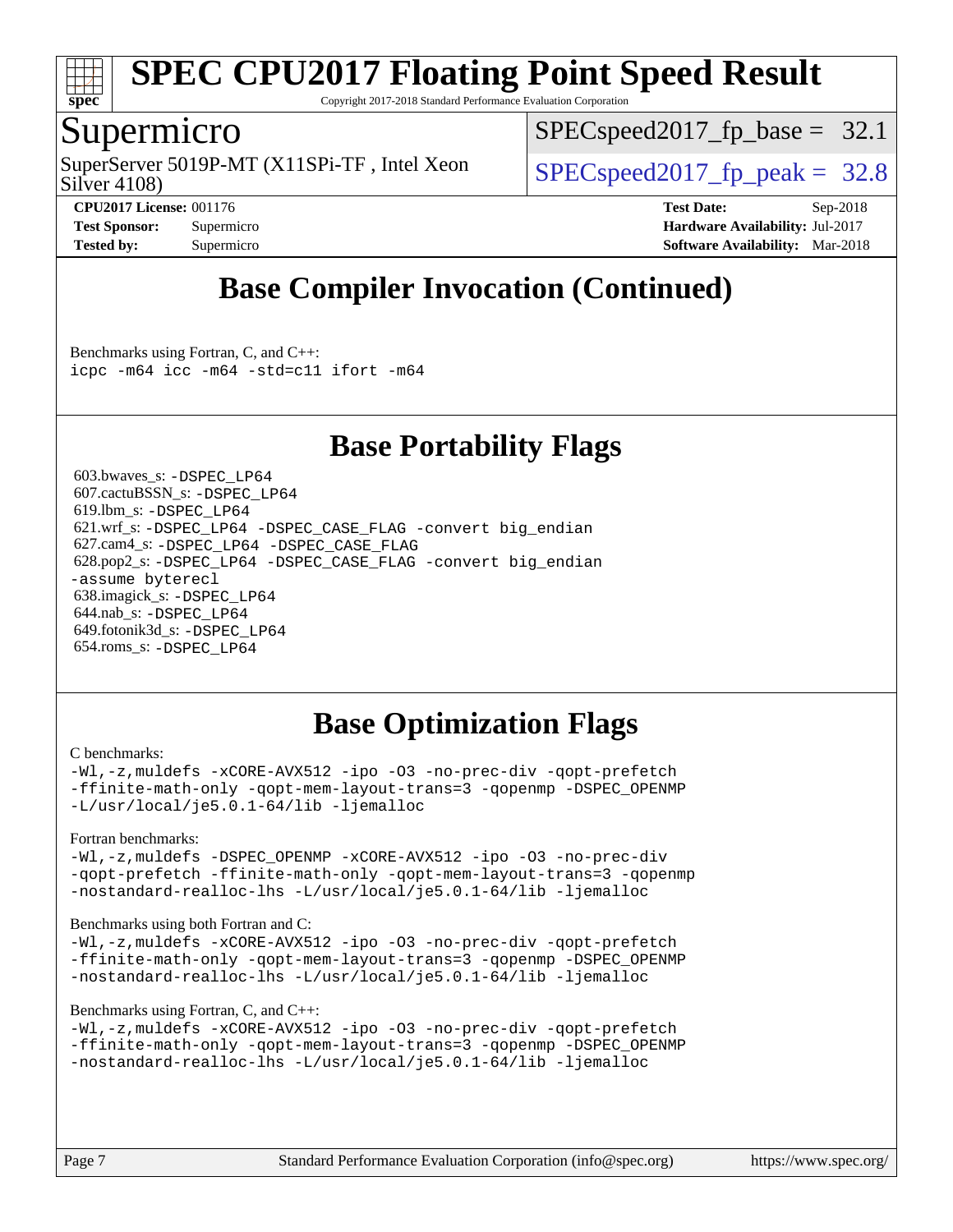

Copyright 2017-2018 Standard Performance Evaluation Corporation

## Supermicro

Silver 4108) SuperServer 5019P-MT  $(X11SPi-TF)$ , Intel Xeon  $\big|$  [SPECspeed2017\\_fp\\_peak =](http://www.spec.org/auto/cpu2017/Docs/result-fields.html#SPECspeed2017fppeak) 32.8

 $SPECspeed2017_fp\_base = 32.1$ 

**[CPU2017 License:](http://www.spec.org/auto/cpu2017/Docs/result-fields.html#CPU2017License)** 001176 **[Test Date:](http://www.spec.org/auto/cpu2017/Docs/result-fields.html#TestDate)** Sep-2018 **[Test Sponsor:](http://www.spec.org/auto/cpu2017/Docs/result-fields.html#TestSponsor)** Supermicro **[Hardware Availability:](http://www.spec.org/auto/cpu2017/Docs/result-fields.html#HardwareAvailability)** Jul-2017 **[Tested by:](http://www.spec.org/auto/cpu2017/Docs/result-fields.html#Testedby)** Supermicro **[Software Availability:](http://www.spec.org/auto/cpu2017/Docs/result-fields.html#SoftwareAvailability)** Mar-2018

## **[Peak Compiler Invocation](http://www.spec.org/auto/cpu2017/Docs/result-fields.html#PeakCompilerInvocation)**

[C benchmarks](http://www.spec.org/auto/cpu2017/Docs/result-fields.html#Cbenchmarks): [icc -m64 -std=c11](http://www.spec.org/cpu2017/results/res2018q4/cpu2017-20181002-09038.flags.html#user_CCpeak_intel_icc_64bit_c11_33ee0cdaae7deeeab2a9725423ba97205ce30f63b9926c2519791662299b76a0318f32ddfffdc46587804de3178b4f9328c46fa7c2b0cd779d7a61945c91cd35)

[Fortran benchmarks:](http://www.spec.org/auto/cpu2017/Docs/result-fields.html#Fortranbenchmarks) [ifort -m64](http://www.spec.org/cpu2017/results/res2018q4/cpu2017-20181002-09038.flags.html#user_FCpeak_intel_ifort_64bit_24f2bb282fbaeffd6157abe4f878425411749daecae9a33200eee2bee2fe76f3b89351d69a8130dd5949958ce389cf37ff59a95e7a40d588e8d3a57e0c3fd751)

[Benchmarks using both Fortran and C](http://www.spec.org/auto/cpu2017/Docs/result-fields.html#BenchmarksusingbothFortranandC): [ifort -m64](http://www.spec.org/cpu2017/results/res2018q4/cpu2017-20181002-09038.flags.html#user_CC_FCpeak_intel_ifort_64bit_24f2bb282fbaeffd6157abe4f878425411749daecae9a33200eee2bee2fe76f3b89351d69a8130dd5949958ce389cf37ff59a95e7a40d588e8d3a57e0c3fd751) [icc -m64 -std=c11](http://www.spec.org/cpu2017/results/res2018q4/cpu2017-20181002-09038.flags.html#user_CC_FCpeak_intel_icc_64bit_c11_33ee0cdaae7deeeab2a9725423ba97205ce30f63b9926c2519791662299b76a0318f32ddfffdc46587804de3178b4f9328c46fa7c2b0cd779d7a61945c91cd35)

[Benchmarks using Fortran, C, and C++](http://www.spec.org/auto/cpu2017/Docs/result-fields.html#BenchmarksusingFortranCandCXX): [icpc -m64](http://www.spec.org/cpu2017/results/res2018q4/cpu2017-20181002-09038.flags.html#user_CC_CXX_FCpeak_intel_icpc_64bit_4ecb2543ae3f1412ef961e0650ca070fec7b7afdcd6ed48761b84423119d1bf6bdf5cad15b44d48e7256388bc77273b966e5eb805aefd121eb22e9299b2ec9d9) [icc -m64 -std=c11](http://www.spec.org/cpu2017/results/res2018q4/cpu2017-20181002-09038.flags.html#user_CC_CXX_FCpeak_intel_icc_64bit_c11_33ee0cdaae7deeeab2a9725423ba97205ce30f63b9926c2519791662299b76a0318f32ddfffdc46587804de3178b4f9328c46fa7c2b0cd779d7a61945c91cd35) [ifort -m64](http://www.spec.org/cpu2017/results/res2018q4/cpu2017-20181002-09038.flags.html#user_CC_CXX_FCpeak_intel_ifort_64bit_24f2bb282fbaeffd6157abe4f878425411749daecae9a33200eee2bee2fe76f3b89351d69a8130dd5949958ce389cf37ff59a95e7a40d588e8d3a57e0c3fd751)

## **[Peak Portability Flags](http://www.spec.org/auto/cpu2017/Docs/result-fields.html#PeakPortabilityFlags)**

Same as Base Portability Flags

## **[Peak Optimization Flags](http://www.spec.org/auto/cpu2017/Docs/result-fields.html#PeakOptimizationFlags)**

[C benchmarks](http://www.spec.org/auto/cpu2017/Docs/result-fields.html#Cbenchmarks):

619.lbm\_s: basepeak = yes

 638.imagick\_s: [-xCORE-AVX512](http://www.spec.org/cpu2017/results/res2018q4/cpu2017-20181002-09038.flags.html#user_peakCOPTIMIZE638_imagick_s_f-xCORE-AVX512) [-ipo](http://www.spec.org/cpu2017/results/res2018q4/cpu2017-20181002-09038.flags.html#user_peakCOPTIMIZE638_imagick_s_f-ipo) [-O3](http://www.spec.org/cpu2017/results/res2018q4/cpu2017-20181002-09038.flags.html#user_peakCOPTIMIZE638_imagick_s_f-O3) [-no-prec-div](http://www.spec.org/cpu2017/results/res2018q4/cpu2017-20181002-09038.flags.html#user_peakCOPTIMIZE638_imagick_s_f-no-prec-div) [-qopt-prefetch](http://www.spec.org/cpu2017/results/res2018q4/cpu2017-20181002-09038.flags.html#user_peakCOPTIMIZE638_imagick_s_f-qopt-prefetch) [-ffinite-math-only](http://www.spec.org/cpu2017/results/res2018q4/cpu2017-20181002-09038.flags.html#user_peakCOPTIMIZE638_imagick_s_f_finite_math_only_cb91587bd2077682c4b38af759c288ed7c732db004271a9512da14a4f8007909a5f1427ecbf1a0fb78ff2a814402c6114ac565ca162485bbcae155b5e4258871) [-qopt-mem-layout-trans=3](http://www.spec.org/cpu2017/results/res2018q4/cpu2017-20181002-09038.flags.html#user_peakCOPTIMIZE638_imagick_s_f-qopt-mem-layout-trans_de80db37974c74b1f0e20d883f0b675c88c3b01e9d123adea9b28688d64333345fb62bc4a798493513fdb68f60282f9a726aa07f478b2f7113531aecce732043) [-qopenmp](http://www.spec.org/cpu2017/results/res2018q4/cpu2017-20181002-09038.flags.html#user_peakCOPTIMIZE638_imagick_s_qopenmp_16be0c44f24f464004c6784a7acb94aca937f053568ce72f94b139a11c7c168634a55f6653758ddd83bcf7b8463e8028bb0b48b77bcddc6b78d5d95bb1df2967) [-DSPEC\\_OPENMP](http://www.spec.org/cpu2017/results/res2018q4/cpu2017-20181002-09038.flags.html#suite_peakCOPTIMIZE638_imagick_s_DSPEC_OPENMP)

 $644.nab$ <sub>S</sub>: basepeak = yes

[Fortran benchmarks](http://www.spec.org/auto/cpu2017/Docs/result-fields.html#Fortranbenchmarks):

 603.bwaves\_s: [-prof-gen](http://www.spec.org/cpu2017/results/res2018q4/cpu2017-20181002-09038.flags.html#user_peakPASS1_FFLAGSPASS1_LDFLAGS603_bwaves_s_prof_gen_5aa4926d6013ddb2a31985c654b3eb18169fc0c6952a63635c234f711e6e63dd76e94ad52365559451ec499a2cdb89e4dc58ba4c67ef54ca681ffbe1461d6b36)(pass 1) [-prof-use](http://www.spec.org/cpu2017/results/res2018q4/cpu2017-20181002-09038.flags.html#user_peakPASS2_FFLAGSPASS2_LDFLAGS603_bwaves_s_prof_use_1a21ceae95f36a2b53c25747139a6c16ca95bd9def2a207b4f0849963b97e94f5260e30a0c64f4bb623698870e679ca08317ef8150905d41bd88c6f78df73f19)(pass 2) [-DSPEC\\_SUPPRESS\\_OPENMP](http://www.spec.org/cpu2017/results/res2018q4/cpu2017-20181002-09038.flags.html#suite_peakPASS1_FOPTIMIZE603_bwaves_s_DSPEC_SUPPRESS_OPENMP) [-DSPEC\\_OPENMP](http://www.spec.org/cpu2017/results/res2018q4/cpu2017-20181002-09038.flags.html#suite_peakPASS2_FOPTIMIZE603_bwaves_s_DSPEC_OPENMP) [-O2](http://www.spec.org/cpu2017/results/res2018q4/cpu2017-20181002-09038.flags.html#user_peakPASS1_FOPTIMIZE603_bwaves_s_f-O2) [-xCORE-AVX512](http://www.spec.org/cpu2017/results/res2018q4/cpu2017-20181002-09038.flags.html#user_peakPASS2_FOPTIMIZE603_bwaves_s_f-xCORE-AVX512) [-qopt-prefetch](http://www.spec.org/cpu2017/results/res2018q4/cpu2017-20181002-09038.flags.html#user_peakPASS1_FOPTIMIZEPASS2_FOPTIMIZE603_bwaves_s_f-qopt-prefetch) [-ipo](http://www.spec.org/cpu2017/results/res2018q4/cpu2017-20181002-09038.flags.html#user_peakPASS2_FOPTIMIZE603_bwaves_s_f-ipo) [-O3](http://www.spec.org/cpu2017/results/res2018q4/cpu2017-20181002-09038.flags.html#user_peakPASS2_FOPTIMIZE603_bwaves_s_f-O3) [-ffinite-math-only](http://www.spec.org/cpu2017/results/res2018q4/cpu2017-20181002-09038.flags.html#user_peakPASS1_FOPTIMIZEPASS2_FOPTIMIZE603_bwaves_s_f_finite_math_only_cb91587bd2077682c4b38af759c288ed7c732db004271a9512da14a4f8007909a5f1427ecbf1a0fb78ff2a814402c6114ac565ca162485bbcae155b5e4258871) [-no-prec-div](http://www.spec.org/cpu2017/results/res2018q4/cpu2017-20181002-09038.flags.html#user_peakPASS2_FOPTIMIZE603_bwaves_s_f-no-prec-div) [-qopt-mem-layout-trans=3](http://www.spec.org/cpu2017/results/res2018q4/cpu2017-20181002-09038.flags.html#user_peakPASS1_FOPTIMIZEPASS2_FOPTIMIZE603_bwaves_s_f-qopt-mem-layout-trans_de80db37974c74b1f0e20d883f0b675c88c3b01e9d123adea9b28688d64333345fb62bc4a798493513fdb68f60282f9a726aa07f478b2f7113531aecce732043) [-qopenmp](http://www.spec.org/cpu2017/results/res2018q4/cpu2017-20181002-09038.flags.html#user_peakPASS2_FOPTIMIZE603_bwaves_s_qopenmp_16be0c44f24f464004c6784a7acb94aca937f053568ce72f94b139a11c7c168634a55f6653758ddd83bcf7b8463e8028bb0b48b77bcddc6b78d5d95bb1df2967) [-nostandard-realloc-lhs](http://www.spec.org/cpu2017/results/res2018q4/cpu2017-20181002-09038.flags.html#user_peakEXTRA_FOPTIMIZE603_bwaves_s_f_2003_std_realloc_82b4557e90729c0f113870c07e44d33d6f5a304b4f63d4c15d2d0f1fab99f5daaed73bdb9275d9ae411527f28b936061aa8b9c8f2d63842963b95c9dd6426b8a)

649.fotonik3d\_s: Same as 603.bwaves\_s

```
 654.roms_s: -DSPEC_OPENMP -xCORE-AVX512 -ipo -O3 -no-prec-div
-qopt-prefetch -ffinite-math-only -qopt-mem-layout-trans=3
-qopenmp -nostandard-realloc-lhs
```
**(Continued on next page)**